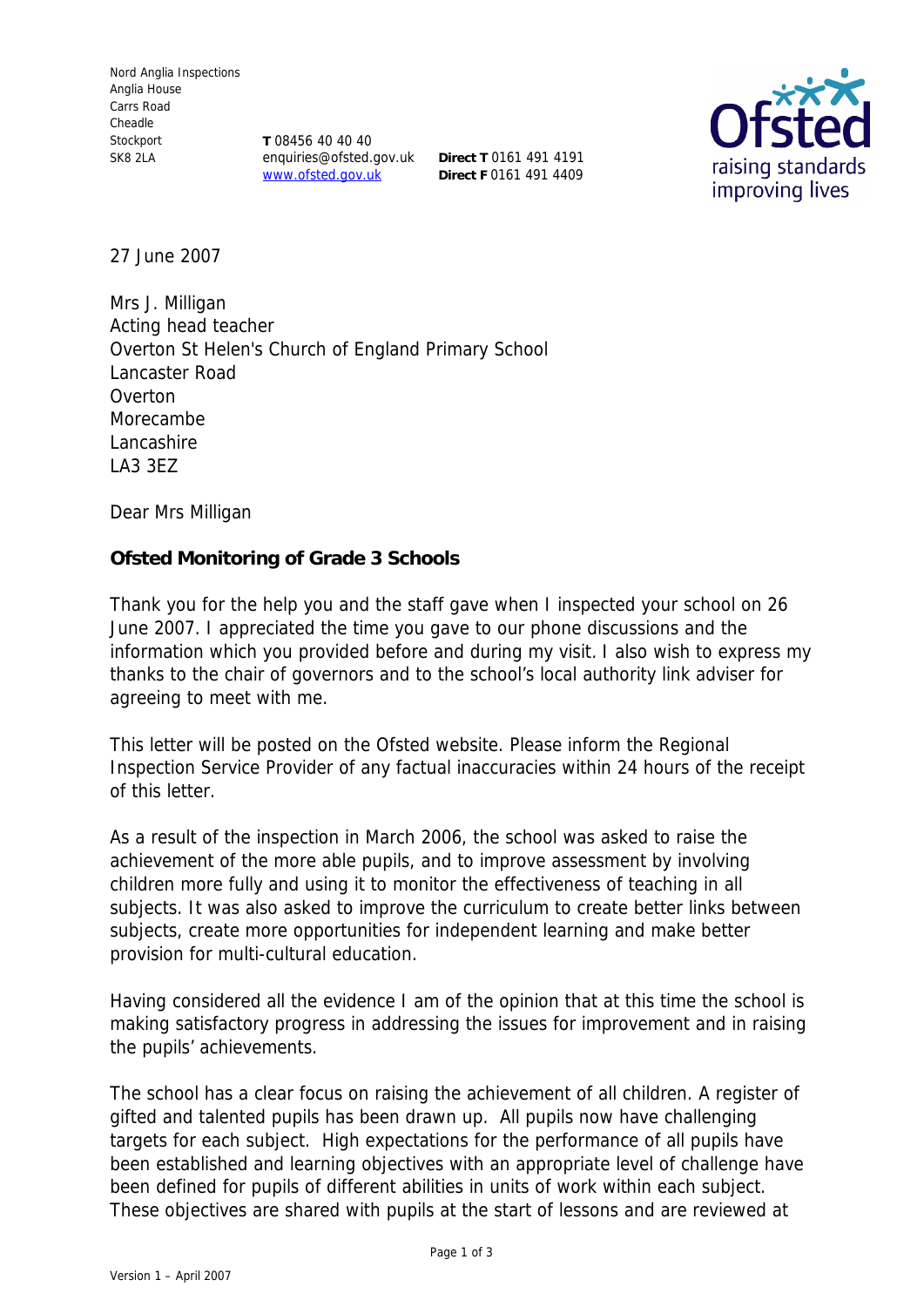

the end of lessons. In addition, pupils have personal targets in the core subjects to ensure that all pupils are aware of the next steps in their learning. These targets are shared with parents at the two parents' evenings held each year. Marking in books is regular and there are frequent helpful comments to advise pupils on how to improve their work. However, the procedure for the recording of targets is not consistent between classes and subjects and this is a barrier to pupils' understanding of their use. This has been identified as an area for development.

The school has established a new recording system for tracking pupils' progress. Pupil's attainment is monitored regularly against their expected grades in the core subjects and pupils who are in danger of underachieving are identified and appropriate additional support provided. In 2006 the officially published data showed that overall achievement was below the national average, particularly in English and science. The clear learning objectives and planned interventions are beginning to impact on standards, but the impact on achievement is not yet consistent. This reflects a history of underachievement which was related to considerable staffing instability in some classes during the last academic year. Staffing arrangements are stable and achievement is improving. Standards remain above average. There is a newly established system to monitor progress against differentiated objectives in foundation subjects.

The school has appointed a deputy head teacher who has energetically taken on the role of curriculum manager. She has worked with the staff to thoroughly review the curriculum plan for the school. This outlines units of work to deliver the national curriculum through subjects and provides opportunities for topics in which a range of subjects are brought together. There is a focus on planning learning activities which encourage pupils to develop the skills of independent learning and investigation. A good example was seen in a project on rivers which brought together English, mathematics, science and geography. The development of independent learning has been supported through training in how to learn within the personal, social and health education curriculum. A study week with the theme of geography was used to develop an integrated approach to learning. Pupils are also being encouraged to develop their independence through taking on responsibilities within the school and particularly through the work of the school council. The council has, for example, organised a healthy tuck shop and is currently allocating the profits to purchase additional games for the playground.

The curriculum now includes regular opportunities to study issues of current affairs from other world areas. This is raising pupils' awareness of citizenship and other cultures effectively. An example in Year 5 illustrated how pupils had researched issues of child labour and fair trade and had produced a good display of their findings, using information technology. There is a range of other opportunities to study different cultures and religions throughout the curriculum. However, the school has correctly identified the need to establish links with local communities and